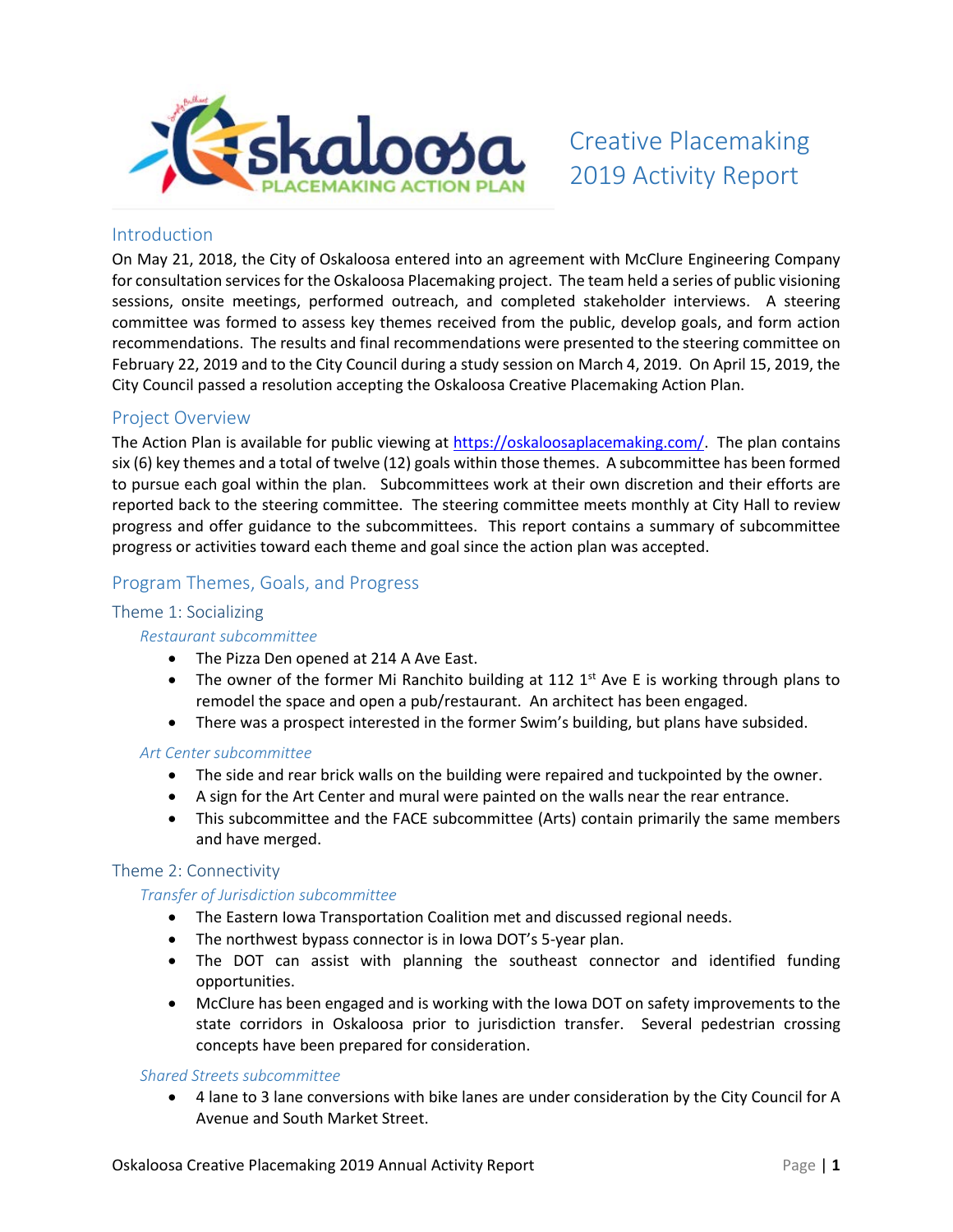### *Bike Trail / Lanes subcommittee*

• Coordinating with the city and water department to pursue McQuiston Trust grant funding in 2020-2021 for a water fountain, bench, bike maintenance station, and restrooms on the recreation trail near the northeast wastewater treatment plant.

#### *Bike Share subcommittee*

- Checked with various bike share companies including VeoRide and Kolonishare regarding service to Oskaloosa. These services now focus only on larger communities or require a large initial investment and local management of the system.
- Will continue search for an affordable solution which does not require local staff.

## Theme 3: Arts

## *Fine Arts and Cultural Events (FACE) subcommittee*

- Prepared a communications plan with goal of making communications unified and accessible between organizations. Assessed marketing strategies.
- Organized and held recurring arts and culture roundtable discussions.
- Organized and created a shared poster to promote events.

#### Theme 4: William Penn University

#### *Transportation subcommittee*

- Met with WPU dean of students to gather information and discuss transportation options (personal vehicle, bus, bike or car-sharing programs, etc).
- Researched Avis Zip Car car-sharing program.
- Considered a student survey to better determine wants and needs.

#### *Mentorship subcommittee*

- Promoted internship/job-shadowing opportunities and benefits to students.
- Reviewed existing mentorship programs that pair students with host families and alumni. These programs are successful so no changes proposed.
- Women's leadership program held in October.

## Theme 5: Housing

#### *Development / Revolving Loan Fund subcommittee*

- Explored senior housing development opportunities as recommended by 2017 Maxfield study. Contacted local providers to discuss expansion possibilities.
- Created county-wide housing unit, building, and site inventory.
- Researched the Homes for Iowa program and toured the construction facility in Newton.
- Held meetings with a developer interested in downtown upper story housing.
- Identified the Elks Lodge building as a priority redevelopment opportunity. Met with leadership and arranged tours with consultants and developers.
- Created a template request for proposals (RFP) document to be used for available buildings.
- Held discussions and seeking partners to create a housing revolving loan fund.

#### Theme 6: Beautification

#### *Gateway subcommittee*

- A new Oskaloosa promotional billboard was installed on Highway 163.
- Volunteers cleaned up the Oskaloosa gateway sign on Highway 92; city staff repaired the lights.

#### *Downtown subcommittee*

• Alley beautification remains a priority. Moved all dumpsters from The Alley to the northsouth section so not in view from the square. Applied for and obtained Golden Goose club